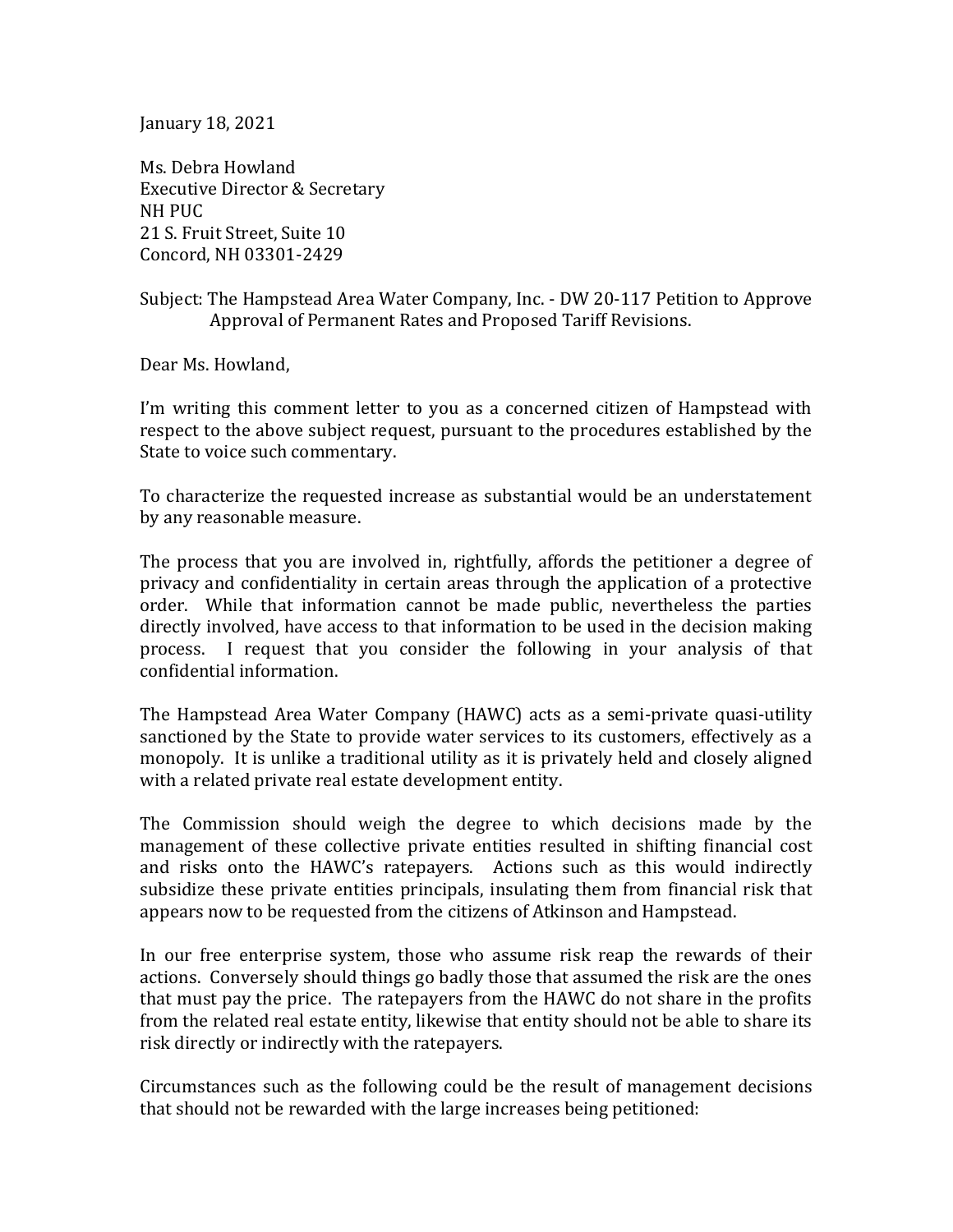- Lower volumes (water sales) as a result in delays in real estate projects being added to the base of customers.
- Lower volumes (water sales) as a result of State mandated pumping reductions due to the issues (raised in Hampstead) where there were problems with private wells running dry, due to HAWC wellhead pumping.
- Inadequate planning on the part of HAWC. This could include overly optimistic projections of sales, lack of business interruption insurance (to offset mandated reductions), poor investment decisions, poor debt/financial management and inconsistency in maintenance and repair over time. Reacting slowly as conditions change.

An examination of the HAWC's balance sheet and income statement as seen at their submitted Tab 15 indicates some interesting trends.

The table below illustrates the changes on the HAWC balance sheet that are indicative of management decisions to finance significant portions of capital investments through rate increases versus assuming additional long-term debt.

| (\$ in Thousands)                    | 2019    | 2018    | <b>Change</b> |
|--------------------------------------|---------|---------|---------------|
| <b>Construction Work in Progress</b> | \$1,979 | \$189   | \$1,790       |
| % Increase                           |         |         | 947%          |
|                                      |         |         |               |
| Long Term Liabilities                | \$4,572 | \$3,715 | \$857         |
| % Increase                           |         |         | 23%           |
|                                      |         |         |               |
| Funding Gap from WIP-LTL             |         |         | \$933         |
| Revenue from Rate Increases          |         |         | \$485)        |

From 2018 to 2019 investments in Construction Work in Progress (WIP) infrastructure (for whatever purpose) increased by approximately \$1.8 million dollars or about 950%. Over the same period long-term liabilities (LTL)(essentially debt) increased by approximately half that value of about \$900 thousand dollars or about 20 to 25%.

This poses a question as to why long-term liabilities did not increase by a commensurate \$1.8M, but only half that value?

In my opinion, it indicates management's decision to pass on a significant portion of these capital improvements to existing customers and ratepayers in the short term.

Based upon the financial data provided by the HAWC in its petition a \$1.8M investment in Construction Work in Process is substantial given total assets for the entity stood at \$12Million at the end of 2018. That is a 15% increase in assets.